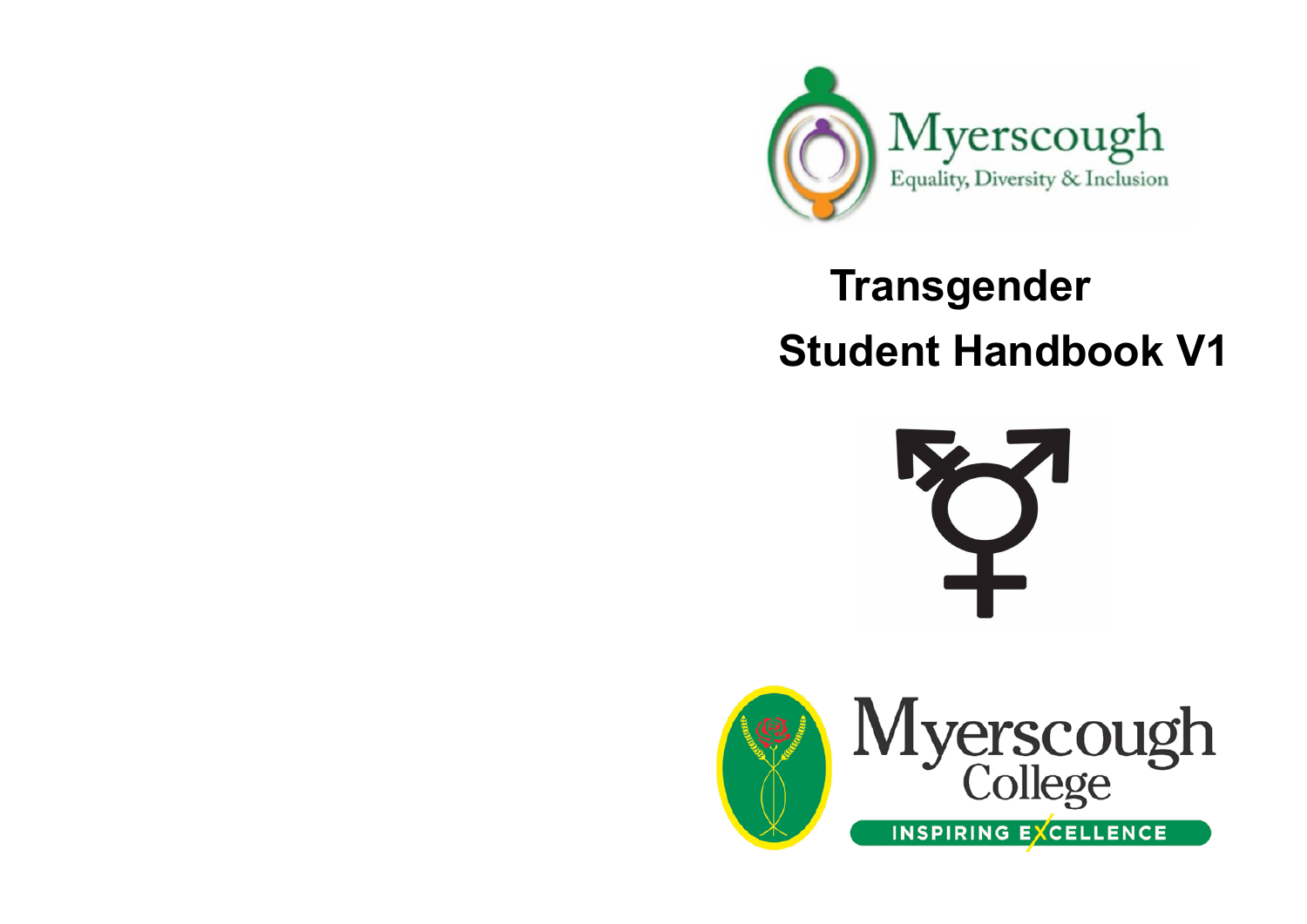#### **Overview**

Trans is an umbrella term to describe people whose gender is not the same as, or does not fully reflect, the same sex they were assigned at birth.

Gender identity is complicated and has many different parts and can be best understood as being a spectrum rather than needing to be a binary choice between male of female. There are many ways to be trans.

Trans - umbrella term used to describe people who identify for example as:

- **Transgender**
- Gender queer
- Gender fluid
- Non-binary
- Both male and female (this may be at the same time of over time)
- Neither male or female
- A third gender
- Or who have a gender identity which we do not yet have words to describe

Whenever possible, people should be given the opportunity to say how they identify themselves rather than having labels linked to them.

#### **Acknowledgements**

Transgender staff and students in HE and Colleges: improving experiences 2020 Equality Challenge Unit

Equality Diversity UK– Transgender Awareness Training 2019

Transgender Inclusion Schools Toolkit.

Brighton & Hove City Council 2018

Lancashire County Council Transgender Guidance 2014

Cornwall Schools Transgender Guidance 2012

The Equality Act 2010 Gov.uk

The Proud Trust

**GIRES** 

Dr Lewis Turner, Lancashire LGBT



We would particularly like to thank transgender young people and their parents from Myerscough College for their feedback and contribution to the Transgender handbook for students and staff.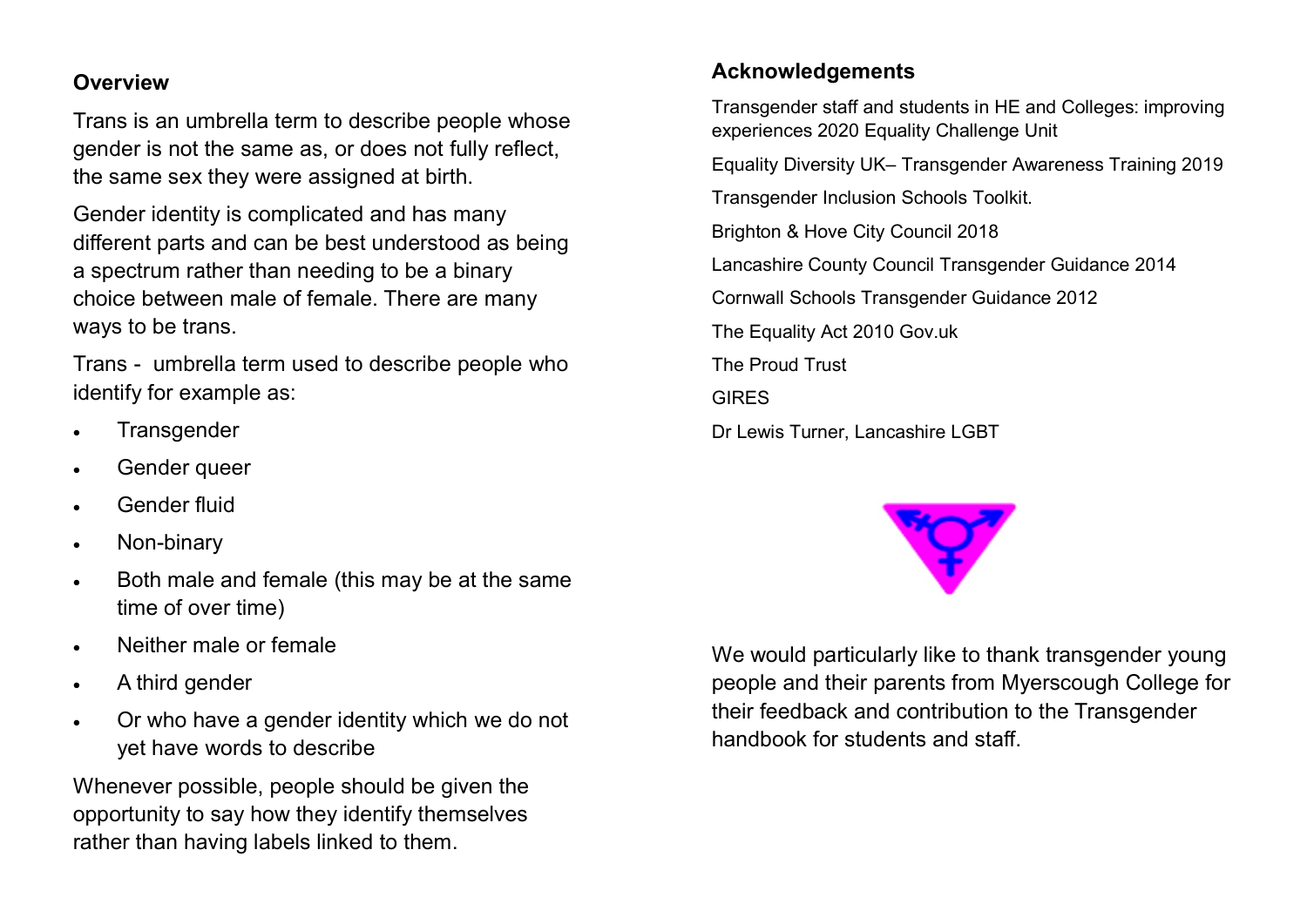Additional support, advice and information from Student Support Services.

**Head of Student Support** Lisa Lenton-Hartley lhartley@myerscough.ac.uk

**Equality, Diversity and Inclusion Co-ordinator** Karen Livesey klivesey@myerscough.ac.uk



**Know your Rights As a Trans young person ...**

#### **YOU CAN**

Use whatever name, pronoun, title you want

#### **YOU HAVE**

The right to be taken seriously

#### **YOU HAVE**

The right to decide who knows that you are trans, when you tell people and how to tell them

# **YOU HAVE**

The right to use whichever toilet you feel most comfortable using and to have equal access to a gender neutral toilet

#### **YOU HAVE**

The right to positively learn about trans identities at **College**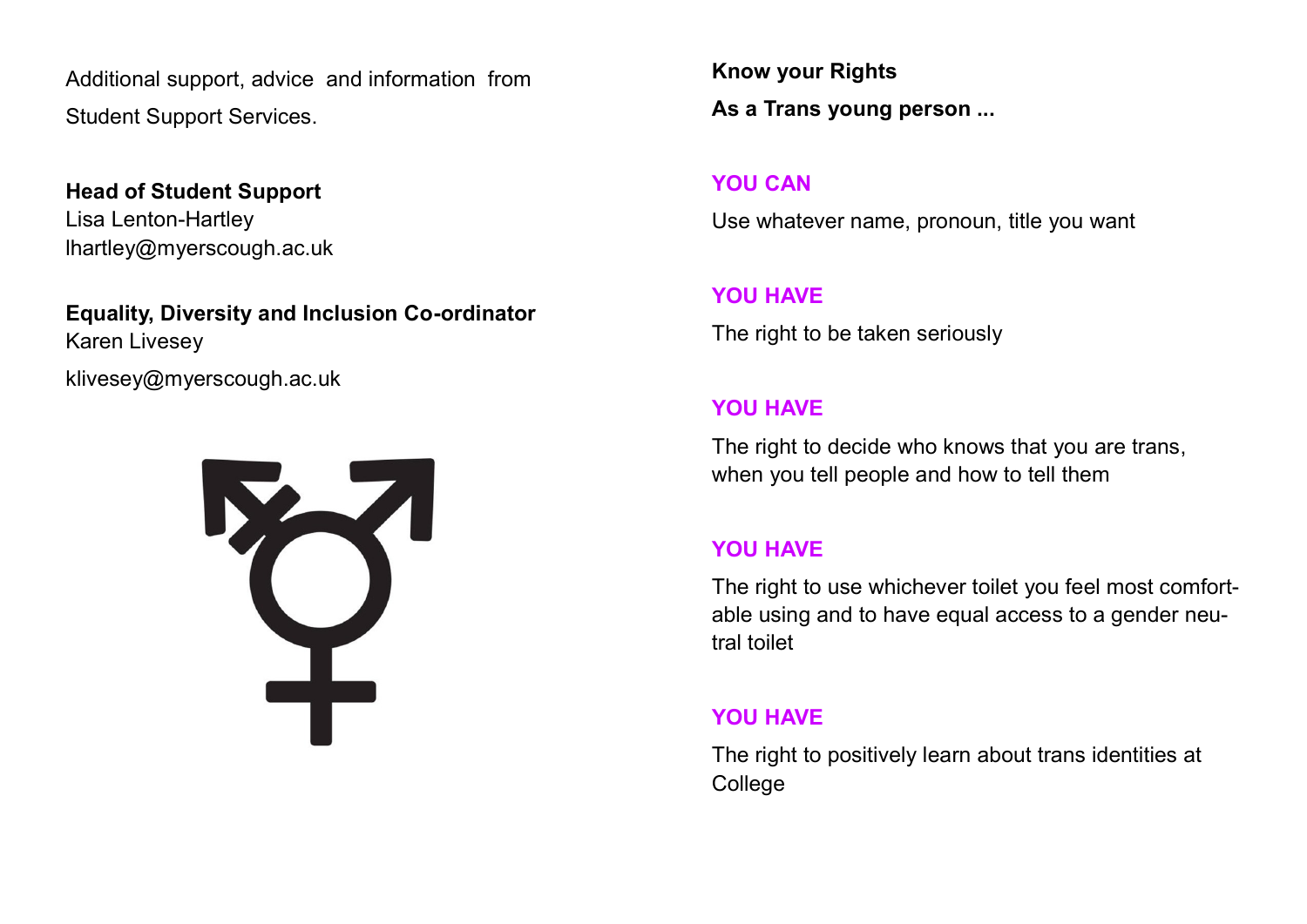**Know your Rights As a Trans young person ...**

#### **YOU DON'T**

Need any documentation to prove it

# **YOU DON'T**

Have to undergo any changes, medical or social, to have these rights under the Equality Act 2010

# **YOU DON'T**

Have to deal with transphobic bullying. This is a hate crime and you can report it to College or the police.



# **Useful Book List**

# **Teenagers**

Sorted - growing up, coming out and finding my place– Jackson Bird

Feeling wrong in your own body: Understanding What it means to be Transgender - Jamie A Seba

How Stephen Became Stephanie and Other Transgender Tales - Kate Lesley

Choir Boy - Charlie Anders

My Brother Ben - Rebecca Sardella

Morgan in the Mirror - C C Saint Clair

Parrotfish - Ellen Wittlinger

# **Adults and Reference**

Helping your Transgender Teen: A Guide for Parents - Irwin Krieger

The Transgender Child: A Handbook for Families and Professionals - Stephanie Brill & Rachel Pepper

Transgender Explained for those who are not - Joanne Herman

Girl Alex. A Personal journey to a transgender identity - Alex Drummond

**Useful book list (Wikipedia)**

http://en.wikipedia.org/wiki/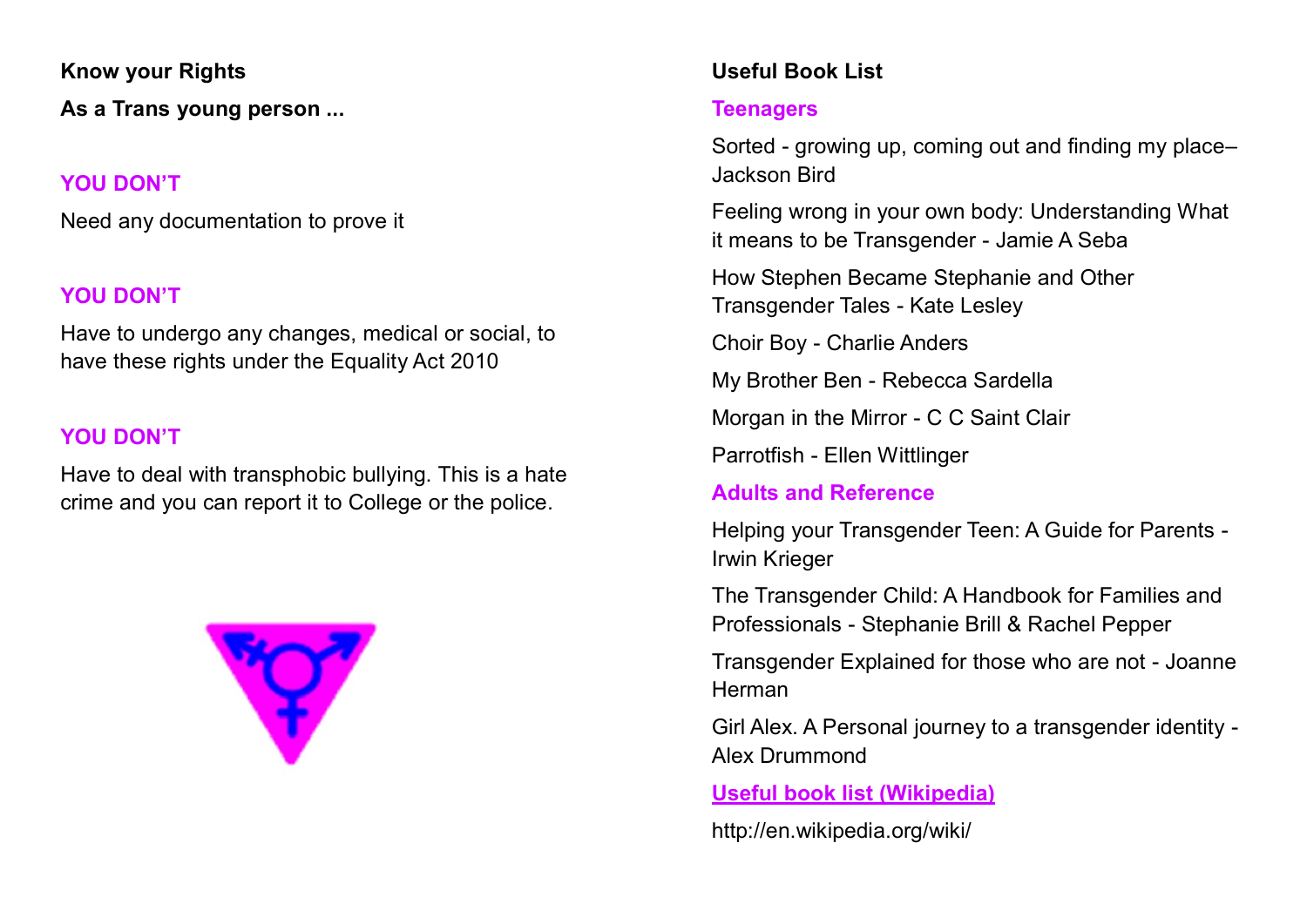#### **Mermaids**

www.mermaidsuk.org.uk 0808 801 0400 National charity that connects and supports Trans young people and their families.

#### Lancashire LGBT

www.lancslgbt.org.uk Support & information for LGBT people 18+

The Tavistock and Portman Clinic www.tavistockandportman.nhs.uk For children and young people (up to the age of 18) and their families experiencing difficulties in the development of their gender identity including children unhappy with their biological sex.

# Imaan

www.imaanlondon.wordpress.com The UK's leading LGBT Muslim Charity

#### **Stonewall**

www.stonewall.org.uk Stonewall campaigns for equality of LGBT people

# **Gender identity**

When thinking about trans identities, it is important to understand there is a difference between the sex assigned at birth (natal sex) and gender identity.

Assigned (natal) sex refers to chromosomal make up , genitalia, hormones etc and would be use when referring to the physical anatomy of a person (e.g. male, female or intersex).

For trans people their natal sex is not the same as their gender identity.

Being trans has nothing to do with sexual identity. As one doctor puts it, "Sexuality is about who you're attracted to. Gender is about who you are."



For some people, it is not appropriate to think of gender identity as being totally female or totally male. They may consider their gender identity to be fluid, part male and part female, non-binary or they may consider themselves to be agender.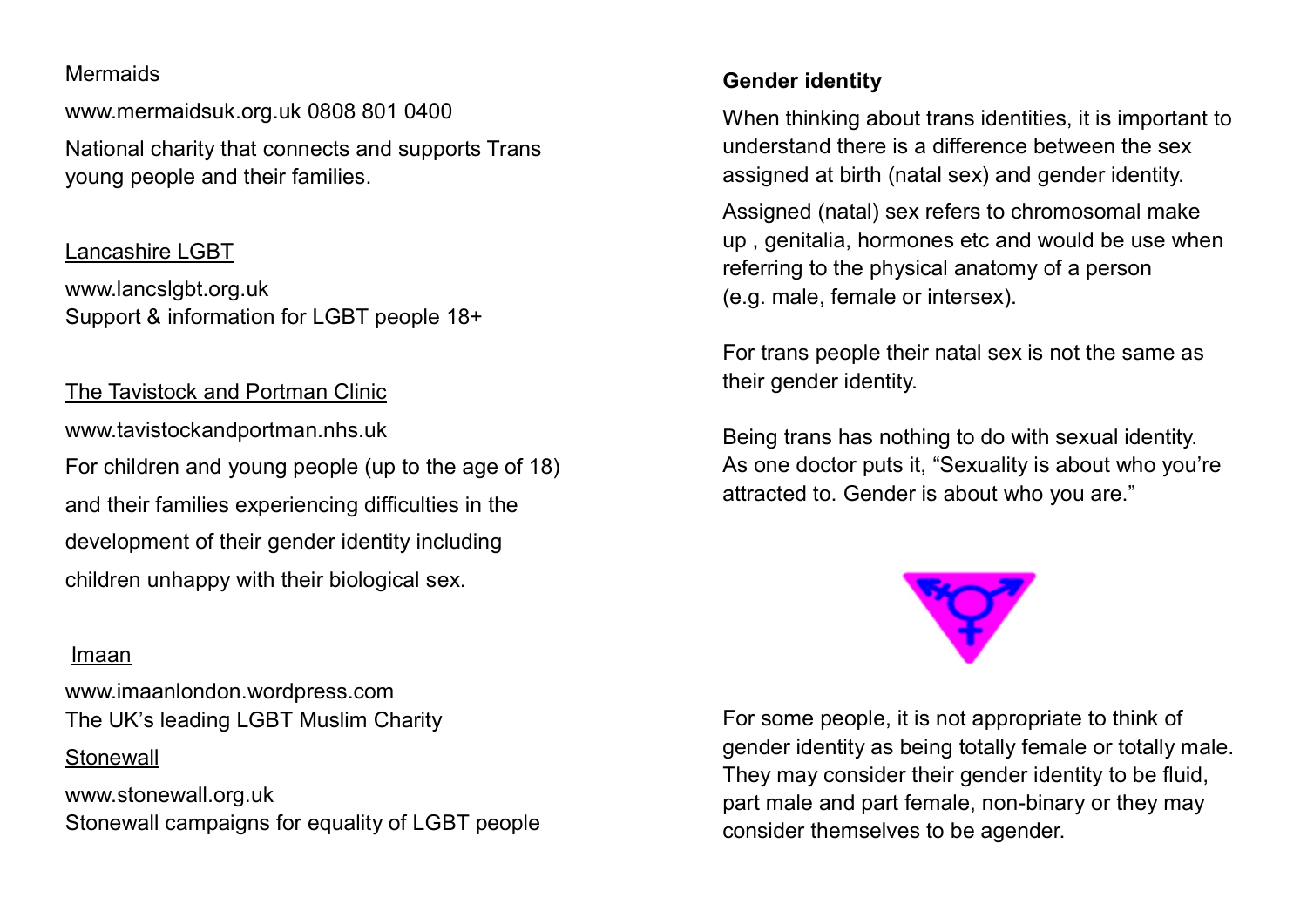# **Male, female and transgender brains**

When a baby is born, a medical professional will declare if the baby is a boy or a girl based on their sexual organs—but does this determine the child's gender? We know that as an embryo forms, the genitalia specializes into either male or female.

But what about the development of the brain?

"The brain and the body can go in different directions," Dr Altinay\* says. "Gender is not only in our genitalia;



determines gender." "When we look at the transgender brain, we see that the brain resembles the gender that the person

there's something in the brain that

identifies as, for example a person who is born with a penis but ends up identifying as a female often

actually has some of the structural characteristics of a "female" brain.

Some research shows the brains of trans people are somewhere in between, sharing characteristics of both male and female brains.

This is consistent with the growing understanding that gender exists on a spectrum, with people identifying not only as male or female but also as genderqueer, genderfluid or nonbinary.

# \*March 2019 Research on the Transgender Brain

[https://health.clevelandclinic.org/research](https://health.clevelandclinic.org/research-on-the-transgender-brain-what-you-should-know/)-on-the-transgender-brain-what-you[should](https://health.clevelandclinic.org/research-on-the-transgender-brain-what-you-should-know/)-know/

# **Useful contacts and resources for trans young people and their families.**

# The Armistead Centre Liverpool

Free confidential support and information and sexual health promotion for LGBT community. We provide safe space for LGBT groups, one to one help and support for parents and carers of LGBT people. Helpline Mon—Fri 9.30—4.30 p.m. 0151 247 6560

# MindLine Trans+ UK

www.bristolmind.org.uk 0300 330 5468 A confidential, non-judgemental listening space for People who identify as Trans+ , non-binary and their friends and families to talk.

# The Proud Trust Manchester

info@theproudtrust 0161 6603347 Offers individual support, and information about local LGBT youth groups.

# Trans Support Service

www.merseycare.nhs.uk/our-services/physical-healthservices/trans-support-service-tss 0151 247 6555

Offers counselling with an expert therapist to help people understand themselves and move forward with their lives.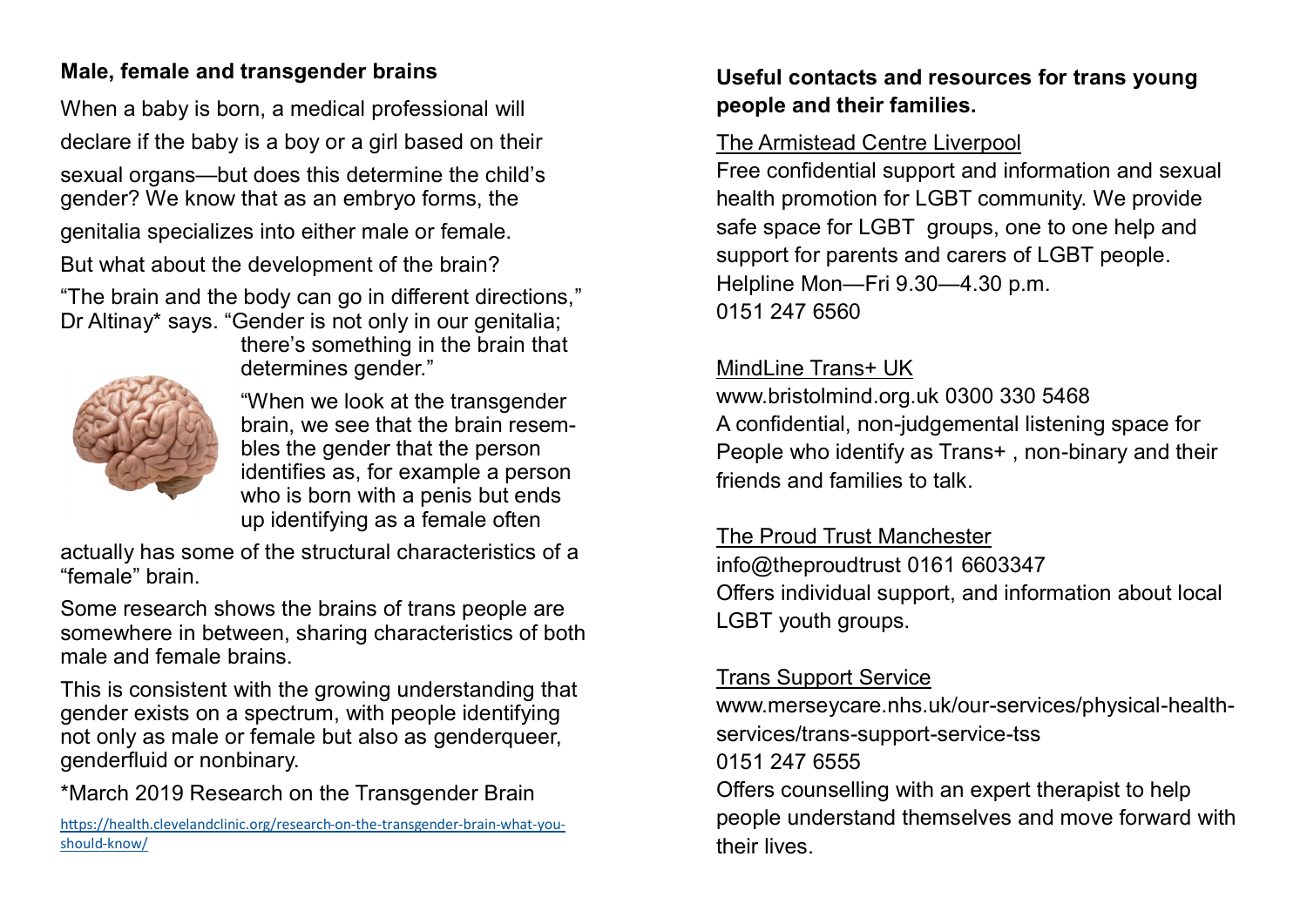# **Useful contacts and resources for trans young people and their families.**

# UR Potential Trans Group

lgbt@urpotential.co.uk 07445 641768

A relaxed, supportive group where you can be your true self and share experiences with others who know and understand what you are going through. We offer advice and information as well as opportunities to be involved in creative projects and events. This is a safe and welcoming group for everyone Trans however you identity on the gender spectrum.

# UR Potential Family Support Group in Blackpool, Fylde and Wyre

An adult group which exists to support people who have a family member who is Lesbian, Gay, Bisexual, Trans or identifying somewhere else on the sexuality/ gender spectrum. It's a place of safety providing the opportunity to share experiences, get advice on all things LGBT& and be around other people learning how to manage their own situations. Grandparents, parents, aunties, uncles, siblings or partners all welcome.

# **Support for a young person transitioning**

"Transition" can mean different things to different people. Parts of transitioning can be divided into "social" or "medical".

# Social transition could include:

- A name change
- A change in pronoun (he, she, they, zie etc.)
- Wearing clothes linked to their gender identity
- Use of toilets and changing rooms appropriate to their gender identity

Medical transition is when a young person takes steps to physically alter their body.

# A medical transition may include:

- Hormone blockers
- Hormones (testosterone or oestrogen)
- Surgery (not available to young people under 18yrs)

Some young people will undergo both social and medical aspects of transition while some young people will choose just the social parts.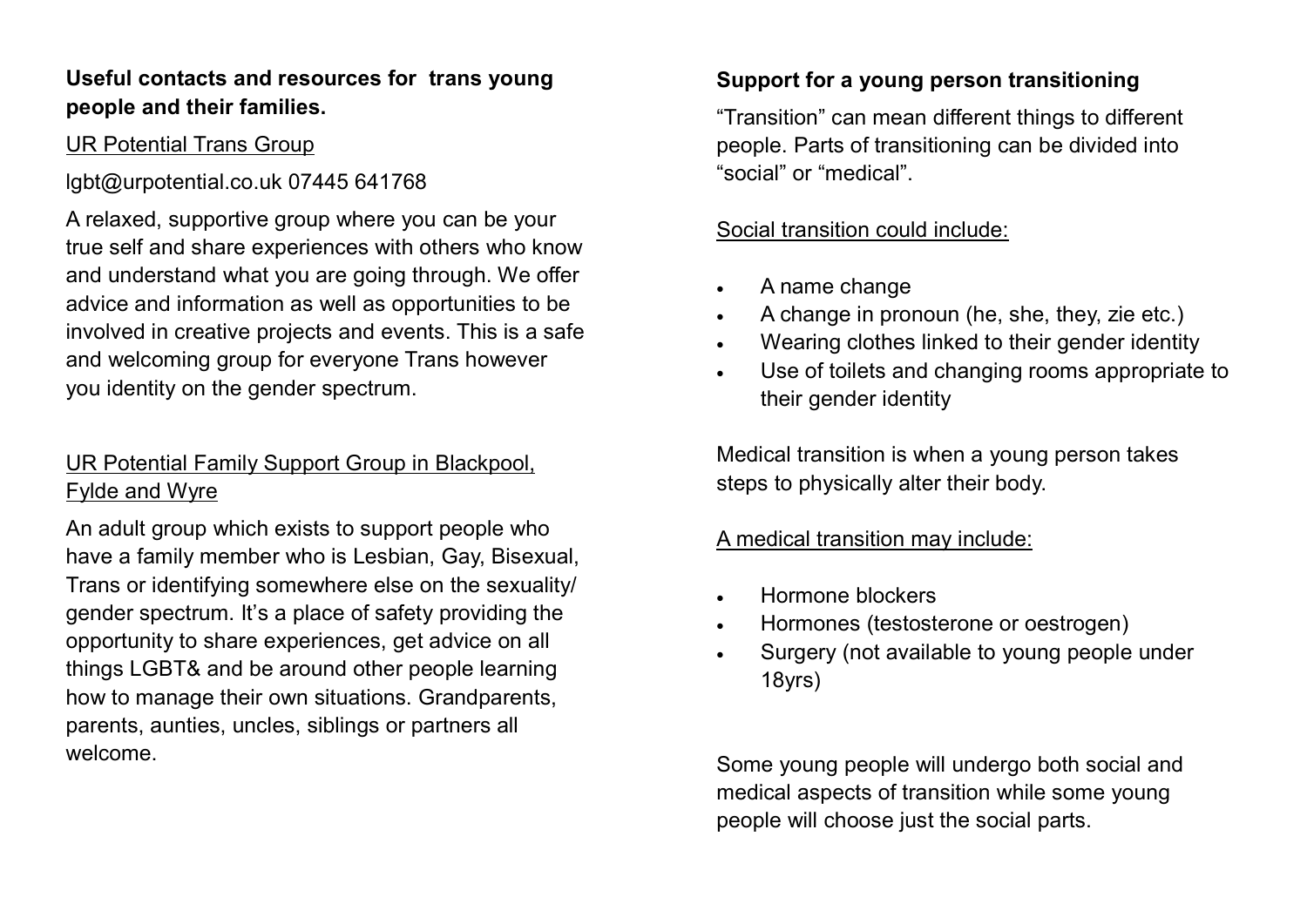#### **Trans Student Disclosure - 6 Steps**

- 1. Student discloses that he/she is trans to a member of staff
- 2. Student can either email or complete Letter A regarding change of identity. Letter A is available from your Tutor, College website or Student Intranet
- 3. Send email or Letter A to Director of Student Support Lisa Hartley lhartley@myerscough.ac.uk
- 4. Director of Student support replies to the student within 5 working days and allocates a named college person to contact the student within 3 days
- 5. Director of Student support will give the student details to corporate services (College admin)
- 6. The allocated college person will meet with the student to discuss, agree and complete a

# **Confidential Disclosure and Support Plan** and complete a **Check list.**

This will include a review within an agreed timescale and agreement to share plan with the EDI co-ordinator for Confidential records.

# **Glossary A - Z**

**Transition**—the steps a young person takes to live in the gender they identify as. Transitioning can be different for each individual. Social transition could Involve name and pronoun changes and dressing differently than before. Medical transition could include hormone blockers, hormones and surgeries. There is not a single pathway for transition: individuals experiences are all different.

**Transmasculine** - is a term used to describe transgender people who were assigned female at birth but identify with masculinity to a greater extent than with femininity. Usually transmasculine people try to appear stereotypically masculine in terms of their gender expression in order to create social recognition of their dominant male identity.

**Transphobia** - Irrational fear, hatred, abuse etc. of trans people, people who are perceived to be trans or people who do not confirm to traditional gender norms.

**(A) Transsexual (person)** - Used in the past as a more medical term to refer to someone who has, or plans to, transition to live in the "opposite" gender to the one assigned at birth.

This term is still used by some although many people prefer the term trans or transgender.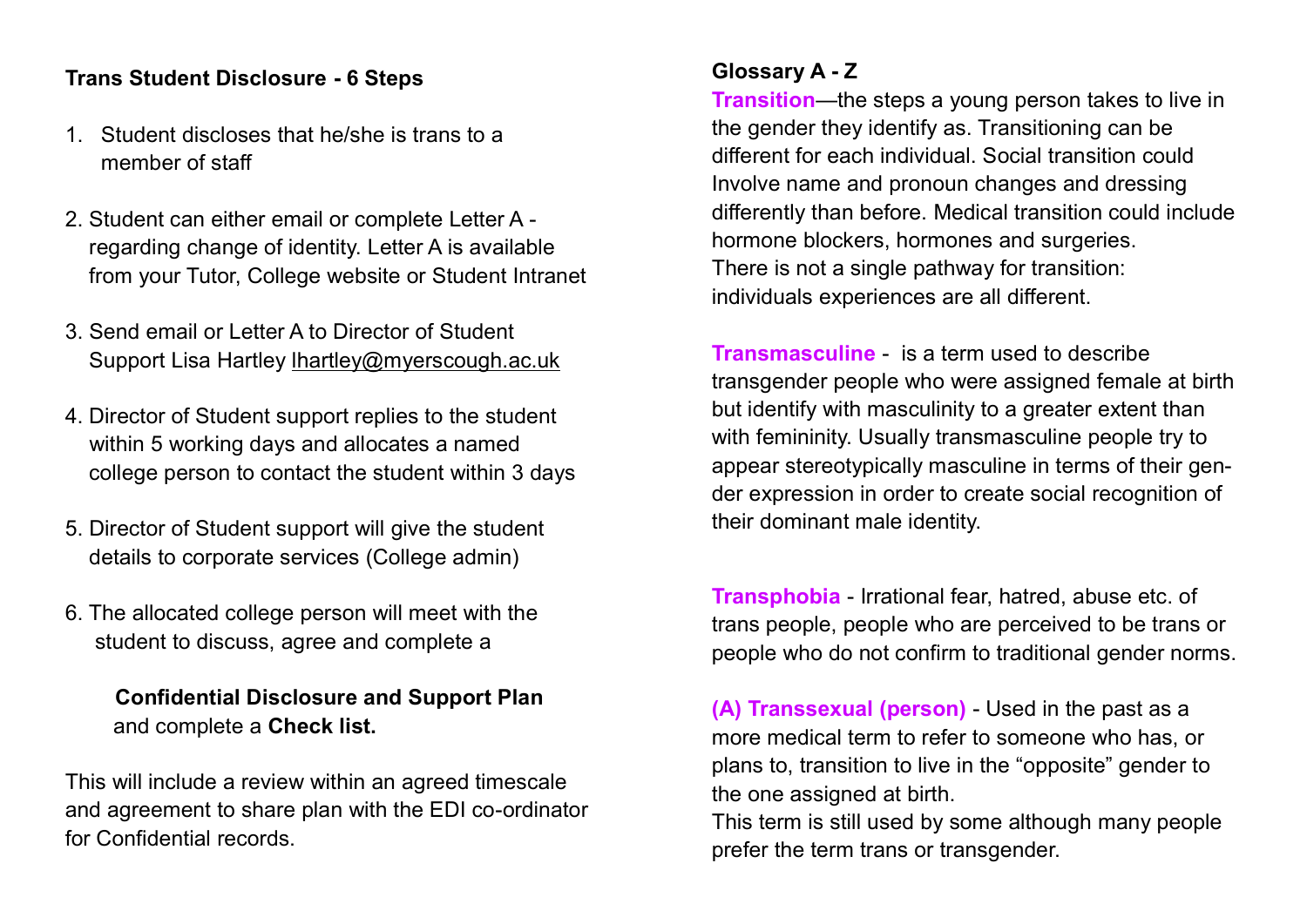#### **Glossary A - Z**

**Trans** - An umbrella term to describe people whose gender is not the same as, or does not fully reflect, the sex they were assigned at birth. May encompass one of more of a wide variety of terms, including (but not limited to) transgender, non-binary and gender queer.

**Trans boy or man**—a person assigned female at birth and who identifies as a boy or man. They will often change their name to on more commonly used by men, use the male pronoun (he) and wear clothes that are typically worn by men. They will sometimes undergo procedures to change their physical appearance.

**Transfeminine** - is a term used to describe transgender people who were assigned male at birth, but identify with femininity to a greater extend than with masculinity.

**Trans girl or woman** - a person assigned male at birth and who identifies as a girl or woman. They will often change their name to one more commonly uses by women, use the female pronoun (she) and wear clothes that are typically worn by women. They will sometimes undergo medical procedures to change their physical appearance.

#### **Letter A Template: Notify College of change of name**

Please send this letter or email information to the Director of Student Support Services or alternatively email it to [lhartley@myerscough.ac.uk](mailto:lhartley@myerscough.ac.uk)

Director of Student Support and Welfare Lisa Hartley The Core Myerscough College Bilsborrow Preston PR3 ORY

**Date** Student number (if known) Date of birth

Dear Lisa,

I am writing to notify the College that I am intending to change or have already changed my gender status from that which I was born. I have read the College's Transgender Guidelines.

As required by the Guidelines, I give you my explicit written consent to notify people on a need-to-know basis so that a named contact can be appointed to provide support and develop a confidential action plan that will address matters relating to changes to College records, disclosure to others and support available during my studies. I know if may take some time to put in place the appropriate arrangements.

Yours Sincerely

(your name as it is currently held by the College)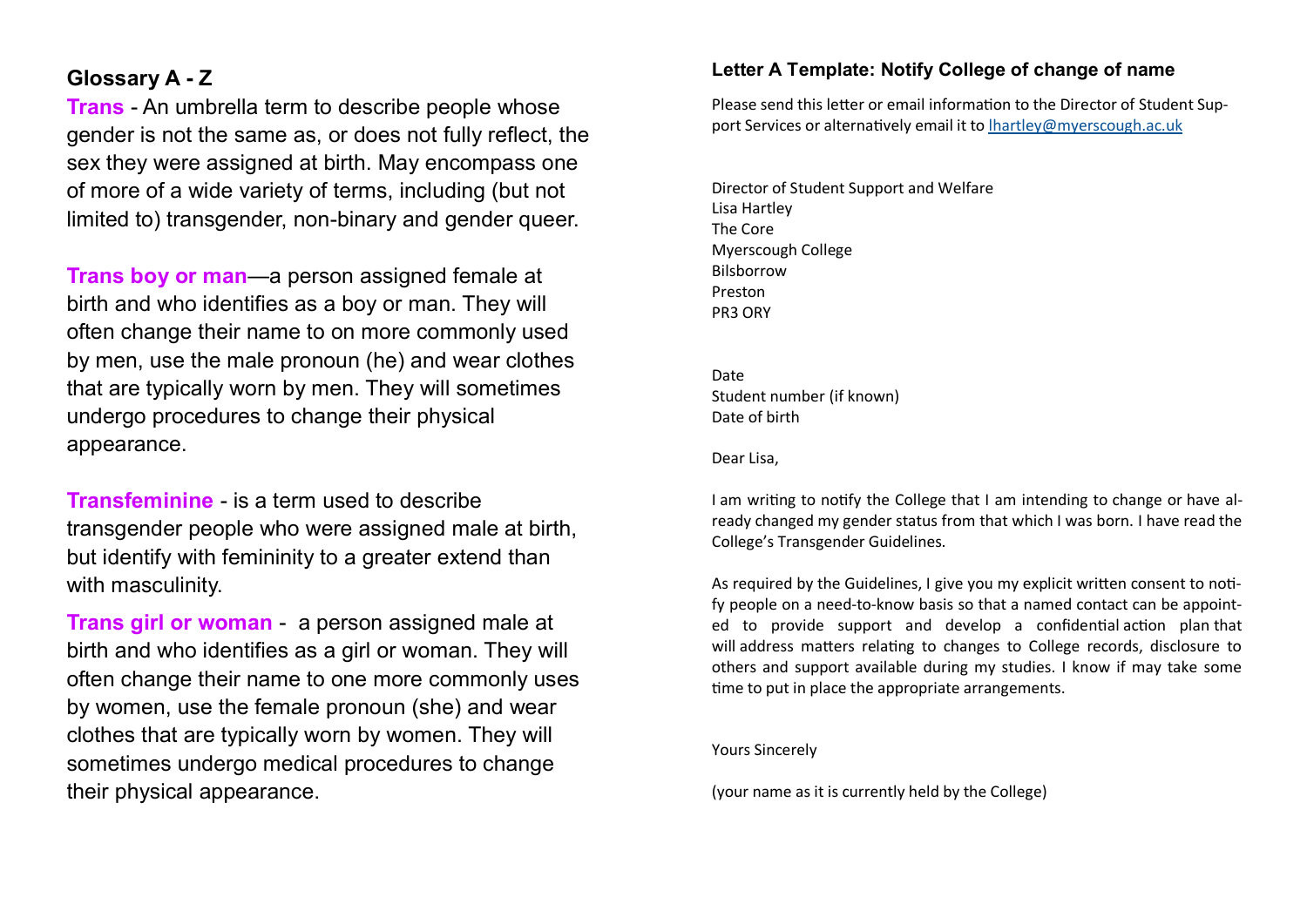#### **Letter B Template: Consent to share information and update College Records**

Please send this letter to the Director of Student Support Services or alternatively email it to [lhartley@myerscough.ac.uk](mailto:lhartley@myerscough.ac.uk)

Director of Student Support and Welfare Lisa Hartley The Core Myerscough College Bilsborrow Preston PR3 0RY

Date

Student number (if known) Date of birth

#### Dear Lisa

I am writing to grant you permission to discuss my transition to my new gender role on a need-to-know basis at Myerscough College, so that appropriate arrangements can be put in place to support me during my transition.

Please also accept this letter as my consent to make necessary arrangements for College documents, records and systems to be updated so that all references to me in my former name and gender are replaced with my new name and gender role as stated below.

I understand that by requesting this change, my original College provided email and cloud storage account will be deleted and recreated with my new credentials. I will take appropriate measures to back up any emails, files or other electronic media stored in the cloud and take responsibility for restoring them into my new account. I understand that once my original account is deleted, any information will be lost irretrievably.

#### **Glossary A - Z**

**Pronouns** - Words we use to refer to people's gender in conversation - for example, "he" or "she".

Some people may prefer others to refer to them in gender neutral language and use pronouns such as they/ their and ze/zir.

**Queer** - In the past "queer" was used as a derogatory term for LGBT individuals.

However, the term is increasingly used by LGBT young people who don't identify with traditional categories around gender identity and sexual orientation.

**Questioning/Unsure** - The process of exploring your own sexual orientation and/or gender identity.

**Sex** - Either of the two main categories (male and female) assigned to a person on the basis of primary sex characteristics (genitalia) and reproductive functions. Sometimes used interchangeably with "gender" to mean "male" or "female".

**Sexual Orientation** - A person's emotional, romantic and or sexual attraction to another person.

**Testosterone** - Sex hormone prescribed to some trans men.

New Title: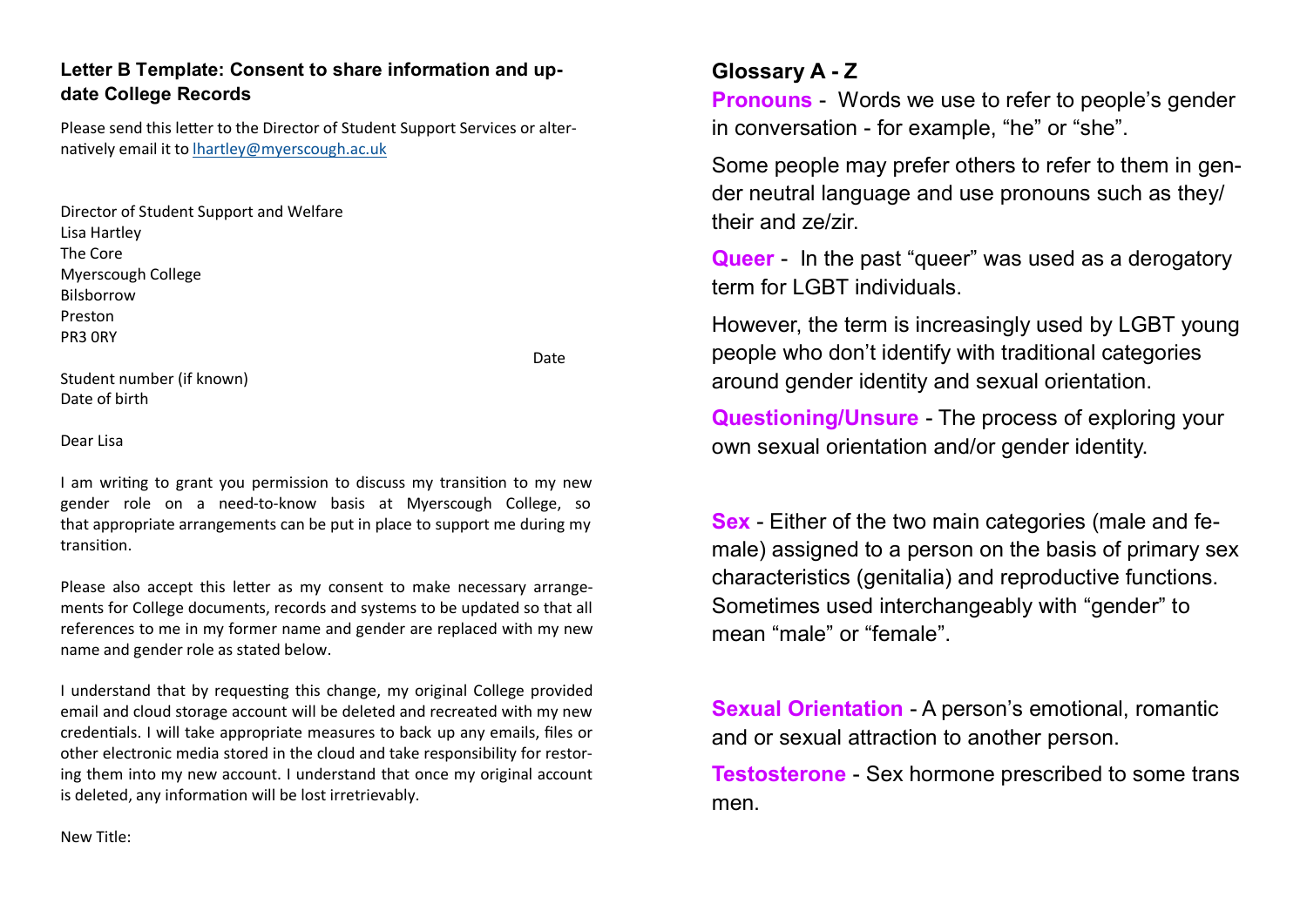#### **Glossary A - Z**

**Intersex** - a terms used to describe a person who may have the biological attributes of both sexes or whose biological attributes do not fit with society and what constitutes male or female bodies. Intersex people can identify as male, female or non-binary. Intersex people may undergo parts of transition.

**Lesbian** - Refers to a woman who has an emotional, romantic and/or sexual orientation towards women.

**Non-binary** - Umbrella term for a person who does not identity as (solely) male of (solely) female. Non-binary people may identity as both male and female, neither male or female, or as another gender identity. Nonbinary people may use the pronoun "they".

This group are under the trans umbrella but may not consider themselves trans.

**Oestrogen** - Sex hormone which may be prescribed to some trans women

**Passing** - Being seen, viewed or "read" as the gender you present yourself as e.g. a male identifying person being seen as male by others

#### **Letter Template: Consent to share information and update College Records—continued**

New Title:

New Forename (s):

New Surname (if applicable):

New Gender role:

I confirm that I intend to commence living full time in my new gender role from *enter date here*.

I welcome the opportunity to discuss changing records so that we can agree priorities and a reasonable timescale and explore how my transition may impact on my studies. I know it may take some time to put in place the appropriate arrangements.

Yours Sincerely

(Your name as it is currently held by the College)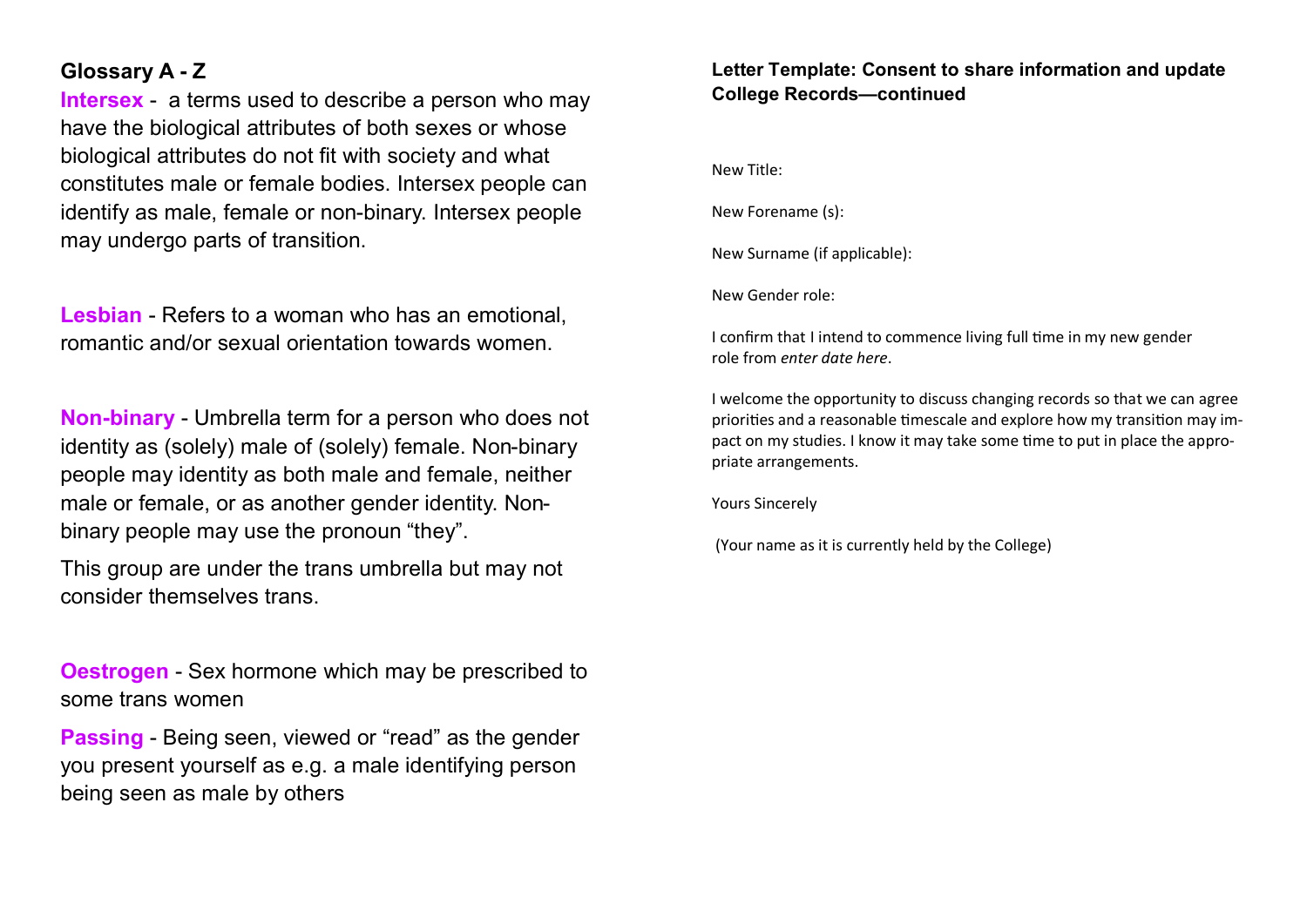#### **Statutory Declaration of CHANGE OF NAME**

#### **BY**

#### SALLY EXAMPLE SMITH

I. SALLY EXAMPLE SMITH (formerly KELLY JO JONES, of 46 High Street, Newtown in the county of Eastshire) DO SOLEMNLY AND SINCERELY **DECLARE** as follows:

- 1. I was formerly called KELLY JO JONES and am a citizen of the United Kingdom.
- 2. I absolutely and entirely renounce relinguish and abandon the use of my former name of KELLY JO JONES and assume adopt and determine to take and use the names of SALLY EXAMPLE SMITH in substitution of my former name
- 3. I shall at all times hereof in all records deeds documents and other writings and in all actions and proceedings as well as in all dealings and transactions and on all occasions whatsoever use and subscribe the said name of SALLY EXAMPLE SMITH in substitution for my former names of KELLY JO JONES so relinguished as aforesaid to the intent that I may hereafter be called or known or distinguished not by my former names of KELLY JO JONES but by the name of SALLY EXAMPLE SMITH only.
- 4. I authorise and require all persons at all times to designate describe and address me by the adopted name of SALLY EXAMPLE SMITH and I make this solemn declaration conscientiously believing the same to be true and by the provisions of the STATUTORY DECLARATIONS ACT of 1835.

Signed: OLD NAME

Signed : NEW NAME

DECLARED AT \*................ THIS DAY \*.............. BEFORE ME \*...................

(\*details to be entered by authorised person)

#### **Glossary A - Z**

**Gender identity** - A person's internal sense of their own gender, whether male, female or something else.

**Genderqueer**—A gender diverse person whose

gender identity is neither male nor female, is between or beyond genders, or a combination of male and

female. For some this is also a political statement and a rejection of the rigidity of gender norms and the need to identify at all.

**Gender Reassignment** - Another way of describing a person's transition. To undergo this usually means to undergo some sort of medical intervention, but it can also mean changing names, pronouns, dressing differently and living in your self-identified gender. It is a characteristic protected in the Equality Act 2010.

**Gender Variant** - This is usually used in relation to children or young people for someone who does not conform to the gender roles and behaviors traditionally expected of the sex assigned to them at birth.

**Homosexual** - This is considered to be a more medical term used to describe someone who has an emotional, romantic and/or sexual orientation towards someone of the same gender.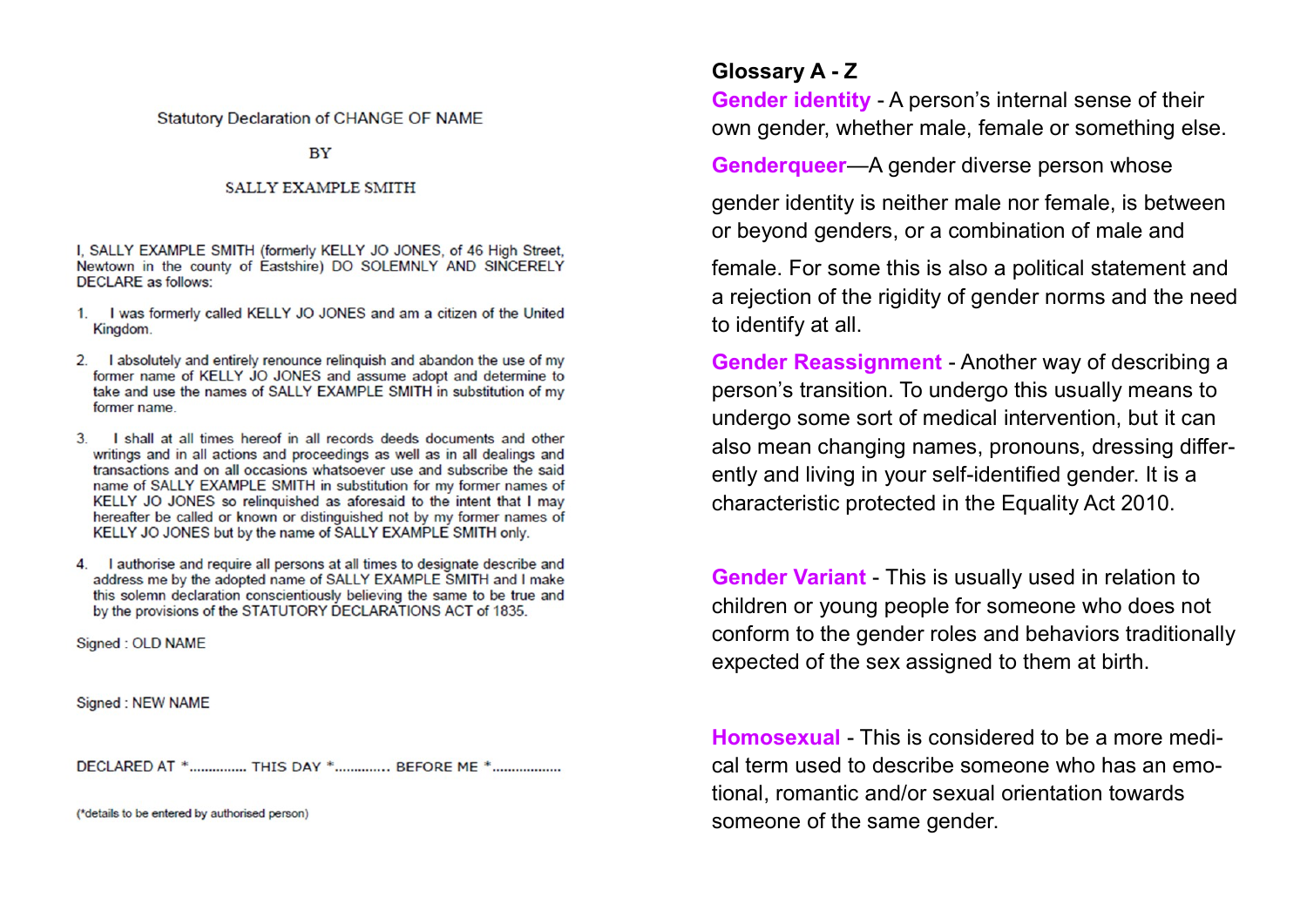#### **Glossary A - Z**

**Cross dresser** - A person who dresses in the clothing of the opposite sex as defined by socially accepted norms. They enjoy wearing the clothes of the opposite sex occasionally but they do not want to live their lives as the opposite gender and therefore do not seek

hormone therapy or surgery. Transvestite is now and outdated term.

**Gay** - Refers to a person who has an emotional, romantic and/or sexual orientation towards someone of the same gender. Both men and women may use this term to describe their sexual orientation.

**Gender Dysphoria** - Used to describe when a person experiences discomfort or distress because there is a mismatch between their sex assigned at birth and their gender identity.

**Gender fluid** - Gender fluid describes a person who does not identify as solely a man/boy or woman/girl, but may feel more like a combination of, or move

between the gender binary. Gender fluid people may feel that their identity is more complex than an either/or choice. They may feel like neither, both, or move between the two as they feel comfortable.

# **Confidential Disclosure and Support Plan for students who are Transitioning. To be completed with allocated support worker.**

This is available from Student support services and includes;

- Preferred name to be known by
- Records that need to be changed
- What supportive adjustments or support is available regarding the students studies
- When to inform the department and students and if the young person wishes to do this themselves or prefer that do be done for them
- When will the student start using any single sex
- facilities.
- What emotional support can be offered to the young person e.g. mental health support, referral to other agencies
- Explanation of how the young person is covered by existing policies e.g. Equality Act, **Confidentiality**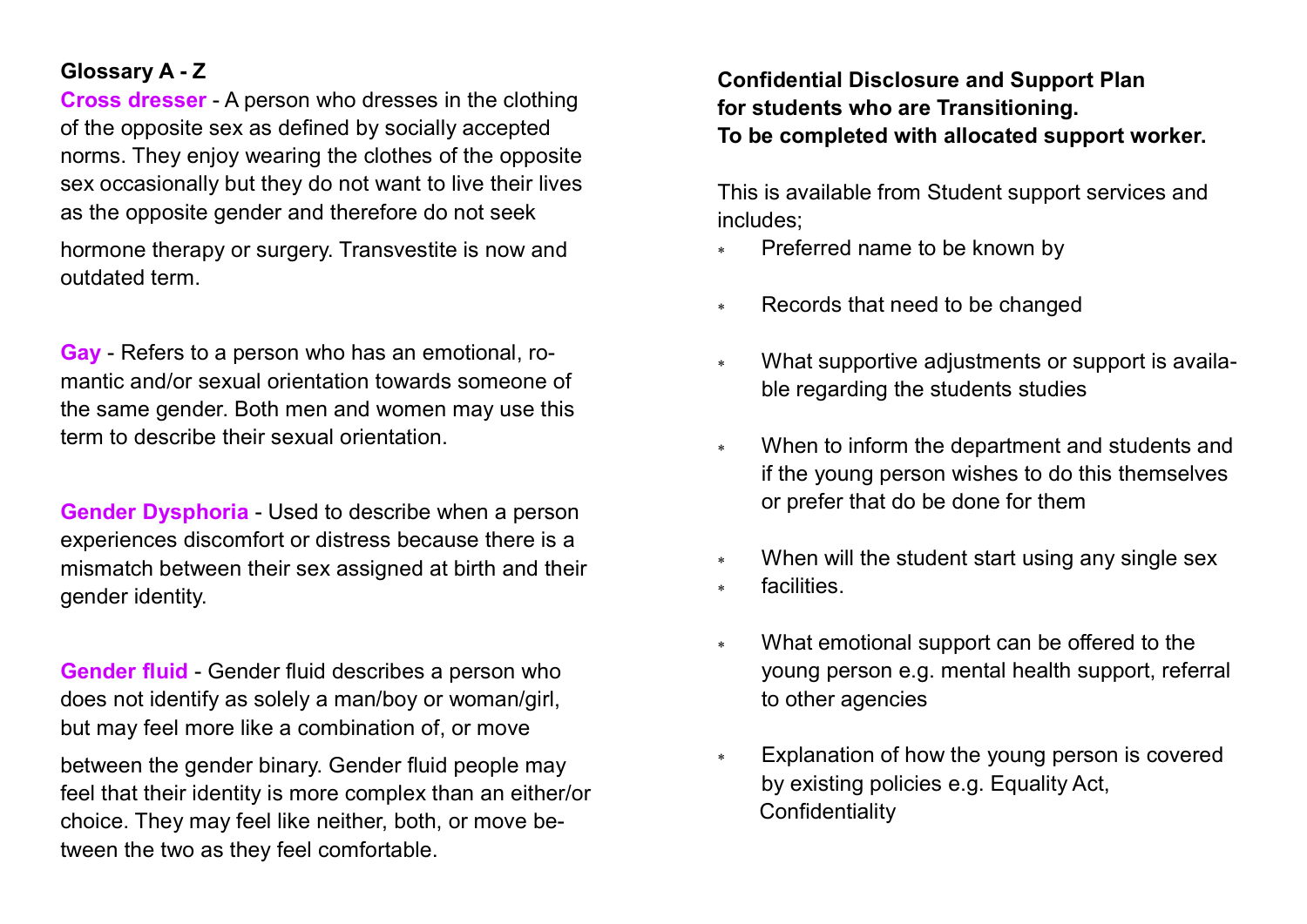Continued …

- Records that need to be changed
- Any plans the young person may have to start hormone therapy and/or undergo surgery (depending upon their age and consent)
- Where copies of the form are kept and who has
- access to this information
- \* Is the young person in contact with the College nurse and/doctor.
- The form will be signed and dated and kept as a Confidential record.

# **Residential accommodation**

A trans student can chose whether to sleep in a room of their self-identified gender, a gender-neutral room or a private space and be fully supported by the Residential team and College.

See the College Allocation of Student Residential Accommodation Policy and Procedure 2021.

# **Glossary A - Z**

**Agender** - Someone with no or very little connection to traditional ideas of man and/or women. They may see themselves as without gender, and can be known as gender neutral or genderless.

**Asexual** - Someone who does not experience sexual attraction

#### **Assigned Sex/Sex Assigned at Birth/ Natal sex -**

Either of the two main categories (male and female) assigned to a person on the basis of primary sex characteristics (genitalia) and reproductive functions. Sometimes use with "gender" to mean "male" or "female".

**Bisexual** - Refers to a person who is romantically and/or sexually attracted to people of more than one gender

**Cisgender (person)** - a person whose sex assigned at birth matches their gender identity. In other words, a term for non-trans people.

**Coming out** - When a person first tells someone/ others about their identity as lesbian, gay, bisexual or trans. This may be the first time although many LGBT people will feel the need or want to come out many times in their life as they meet new people.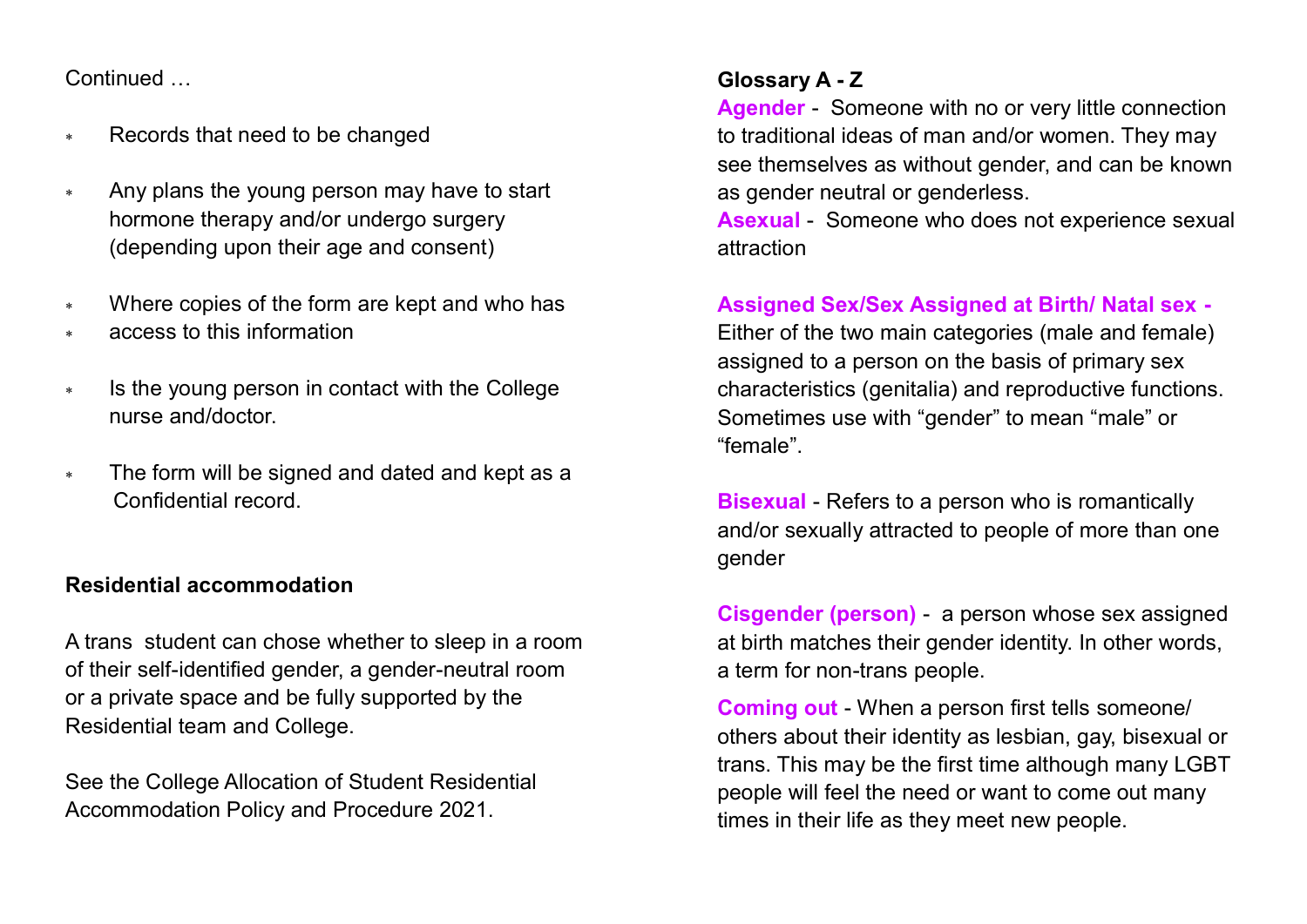#### **Legislation**

Laws that support trans students in Schools and Colleges include the Human Rights Act 1998, Gender Recognition Act 2004 and the Equality Act 2010.

# **The Human Rights Act 1998**

The following Articles support the rights and needs of Trans people to live their lives in their true gender

- Article 8: right to respect for private & family life
- Article 10: freedom of expression
- Article 14: the prohibition of discrimination

# **The Gender Recognition Act 2004**

This is mainly concerned with the process by which a person can get a Gender Recognition Certificate and correct their original birth certificate to match their true gender. The current minimum age of legal gender recognition is 18.

Further information is available on the Government Equalities Office - Trans People in the UK.

# **Language**

If a young person transitions at College, it is important that all staff are led by the language the young person is using about themselves.

All staff need to be advised of the name and pronoun change if applicable and use the new name for the young person. Staff should not forget or go back to using the old names and pronouns.

#### **Names and pronouns changes**

Some trans young people wish to change their name and pronoun. This is an important part of a young person's identity. A formal name change is not required for the College to refer to the young person by this new name and profile. The "**preferred to be known**" option can be used on the Management Information system. Staff will need to work with the young person to agree how to communicate this change with staff.

# **College data base**

The young person has a right to be addressed by a name and pronoun that corresponds to their gender identity. A change of name by Deed Poll or Statutory Declaration is **not** required to make a change to College records on the Management Information systems.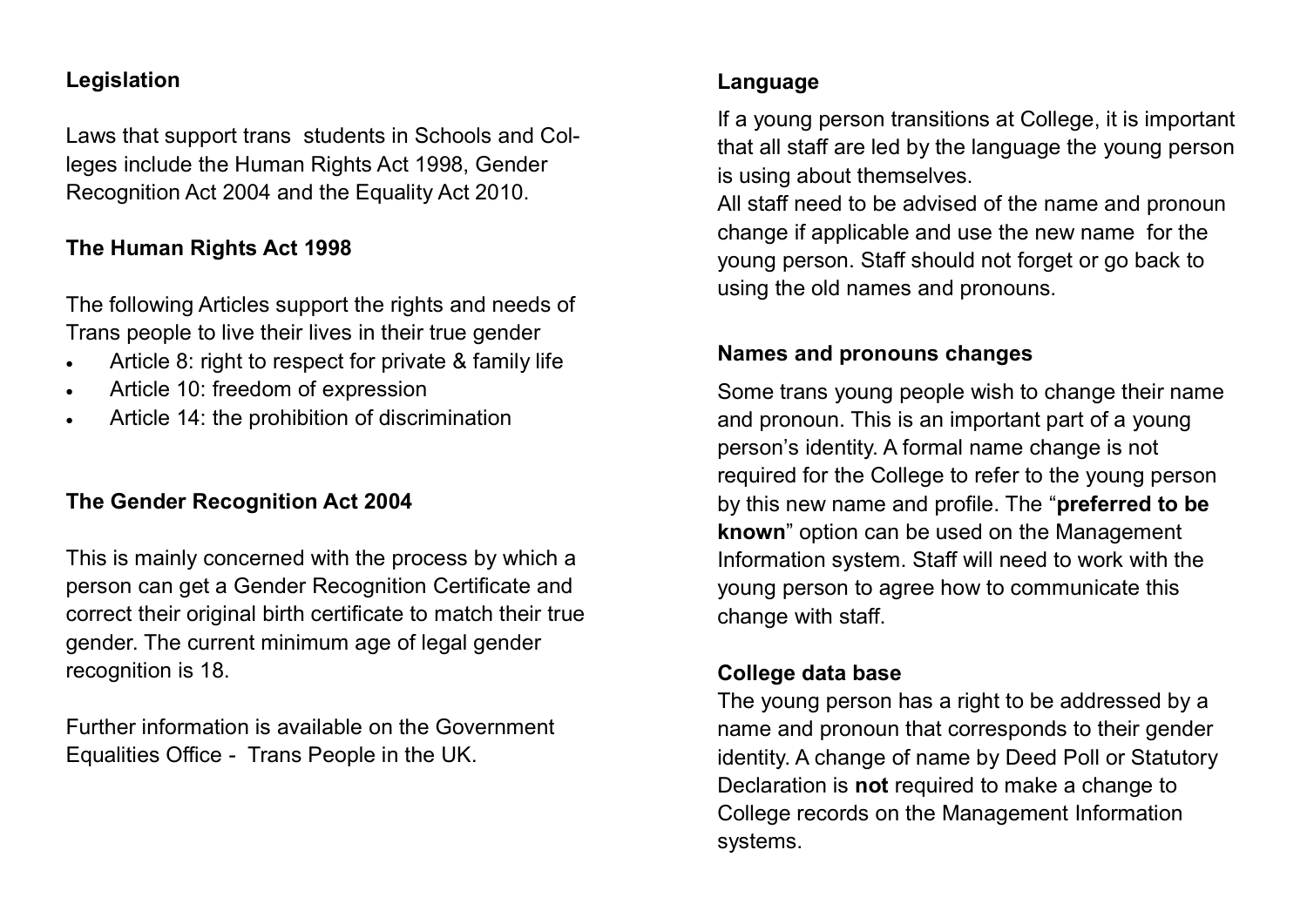#### **College records**

College "records" include:

- All documents, records and systems
- All media, such as paper as well as electronic. including email, blogs, forums, audio and video and covering all platforms, e.g. the Virtual Learning environment, Customer Relationship management system and Myerspace.

You and your support worker will work together on the list of records to be changed. This needs to be done well in advance of the agreed transition day, to allow adequate time to put actions in place. Some changes can be made by you support worker and some will be carried out by other staff due to restrictions on access to systems.

In all circumstances, records are only changed with your agreement and staff are bound by confidentiality laws.

Changes to records are required to ensure the Information College records about students is up to date and accurate, to protect your right to privacy and to prevent disclosure of your change of gender role. Also the changes make sure College keeps accurate records for reporting, insurance and health and safety.

# **The Equality Act 2010**

The Equality Act ensures legal protection against discrimination (direct or indirect) for everyone under the nine "protected characteristics" defined in the Act, one of which is Gender Reassignment (also known as Transgender).

The Equality Act 2010 defines nine protected characteristics;

- Age
- **Disability**
- Sex (male of female)
- Race
- Gender reassignment
- Religion or belief
- Sexual orientation
- Marriage or Civil Partnership
- Pregnancy/Maternity

"A person has the protected characteristic of gender reassignment if the person is proposing to undergo, is undergoing or has undergone a process (or part of a process) for the purpose of reassigning the person's sex by changing physiological or other attributes of sex."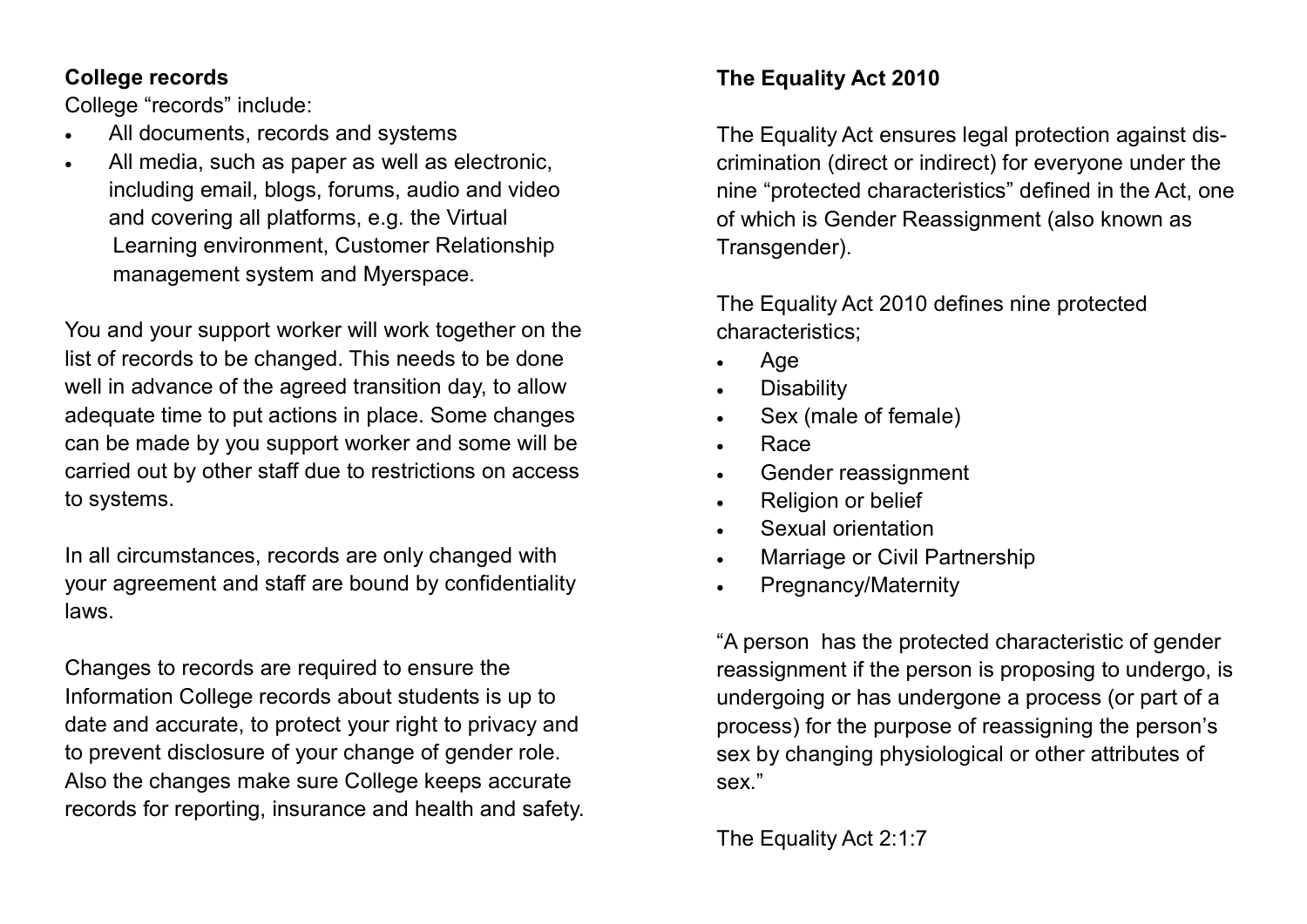**Guide to challenging homo/bi/transphobic language and gender stereotyping — a range of responses.**

#### **Confronting response**

- Language like that is not acceptable
- You might not think that remark is offensive, but many people would
- What you are saying presents a very stereotypical view of what men and women are like. When you do that is meant that people who don't fit into your way of seeing things can feel left out or ashamed

# **Personal response**

- I am not happy with what you said
- Mono/bi/transphobic language offends me. I don't want to hear it again.
- What you've said really disappoints/disturbs/ upsets/angers me. I hoped you wold recognise that it is important to treat everyone with respect and that it is therefore wrong to use such sexist/ homo/bi/transphobic language

# **Changing Records**

A nominated staff member should be responsible for ensuring that records including emails, Pro-monitor, identity cards, website references, course information, student records and registers, photographs and library cards are all changed at the time of any name change.

In order for these changes to take place, it may be necessary to discuss with others in the College the fact that a student is transitioning. However, it is essential that the student grants permission before their status is discussed with others.

The Director of Student support needs to inform staff linked to Individual Learner Records, Information technology, Management information systems, Exams department, Residential staff, FE or HE Tutors and Inclusive Learning as appropriate.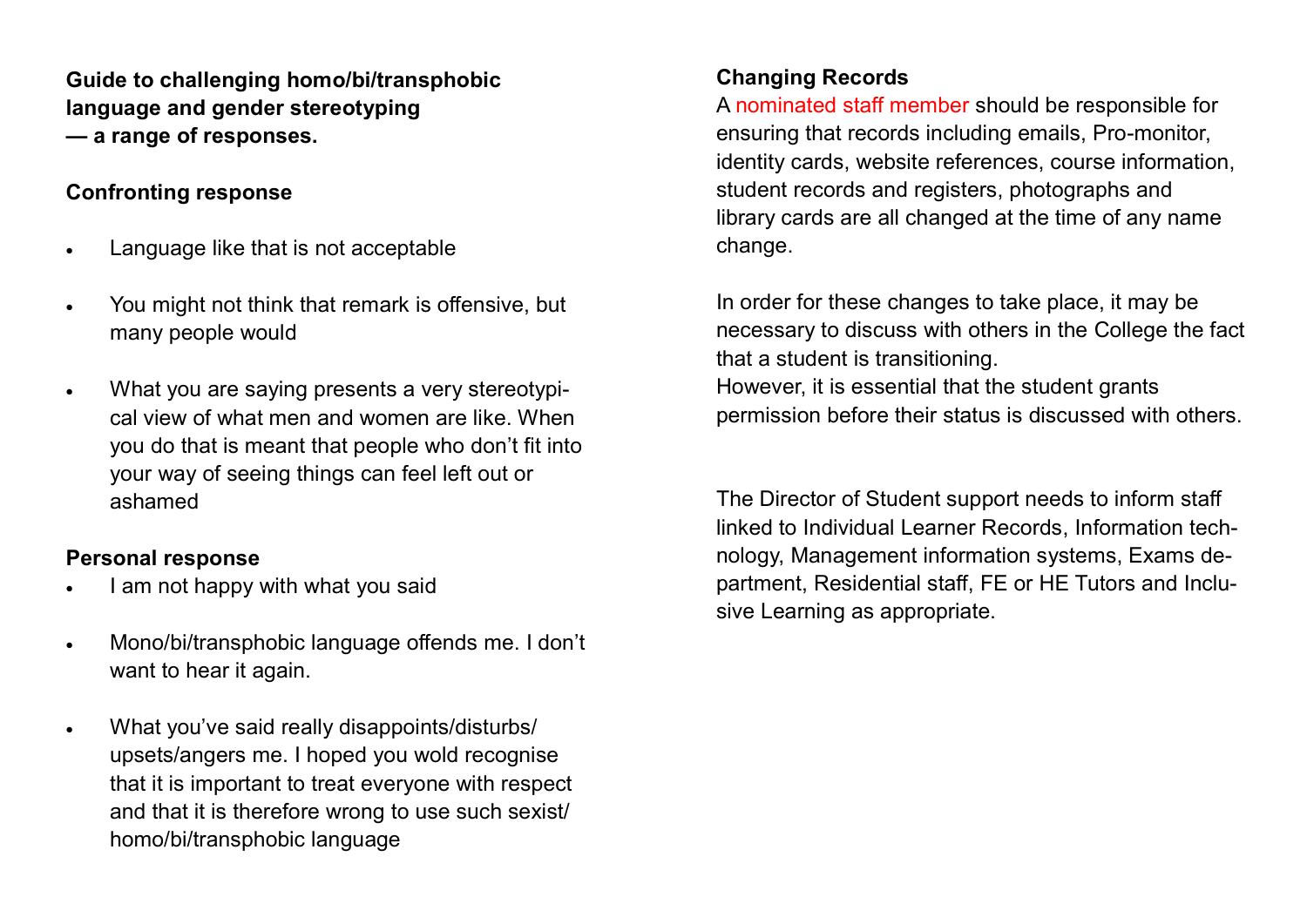#### **Legal name change.**

If you are **16** or **17 years old**, you do not need to have the consent of your parents or anyone with parental responsibility for you to change your name — legally you have the right to choose your own name.

If you get a **statutory declaration**, it is legal proof that you have undertaken a **name change**.

A **statutory declaration** must be witnessed by a solicitor (but not the person who prepared your **statutory declaration**) or a Justice of the Peace (JP) and be signed by you using your new **name.** This can be very straight forward; you can go to your local Magistrates Court and the Clark to the Magistrates can sign the Statutory declaration for a nominal fee (around £15.00). A copy of a Statutory declaration template is in the Appendixes.

Myerscough College can change a student's name on the College system without a legal name change at any time and any person changing their name should be treated just like any other person changing their name.

However, this is generally in the 'known as' section and official mail may still be posted in the transitioning student's legal name. Legal proof of a change of name is required in order to issue or re-issue a qualification certificate in a name different to that in which a student originally registered.

**Guide to challenging homo/bi/transphobic language and gender stereotyping — a range of responses.**

All prejudice based language should be challenged and recorded. How the challenge is made will depend upon the circumstances of the incident, the seriousness of the incident , who it involves, where it takes place and the intention behind the comment.

#### **Questioning response**

- What do you think that word means?
- What makes you think that?
- Do you realise what you said is sexist/homo/bi/ transphobic?
- Can you explain what you mean by calling that "gay"?
- That word is an insulting term for someone who is trans. Do you know what it means to be trans?
- How would you feel if someone spoke to you in that way?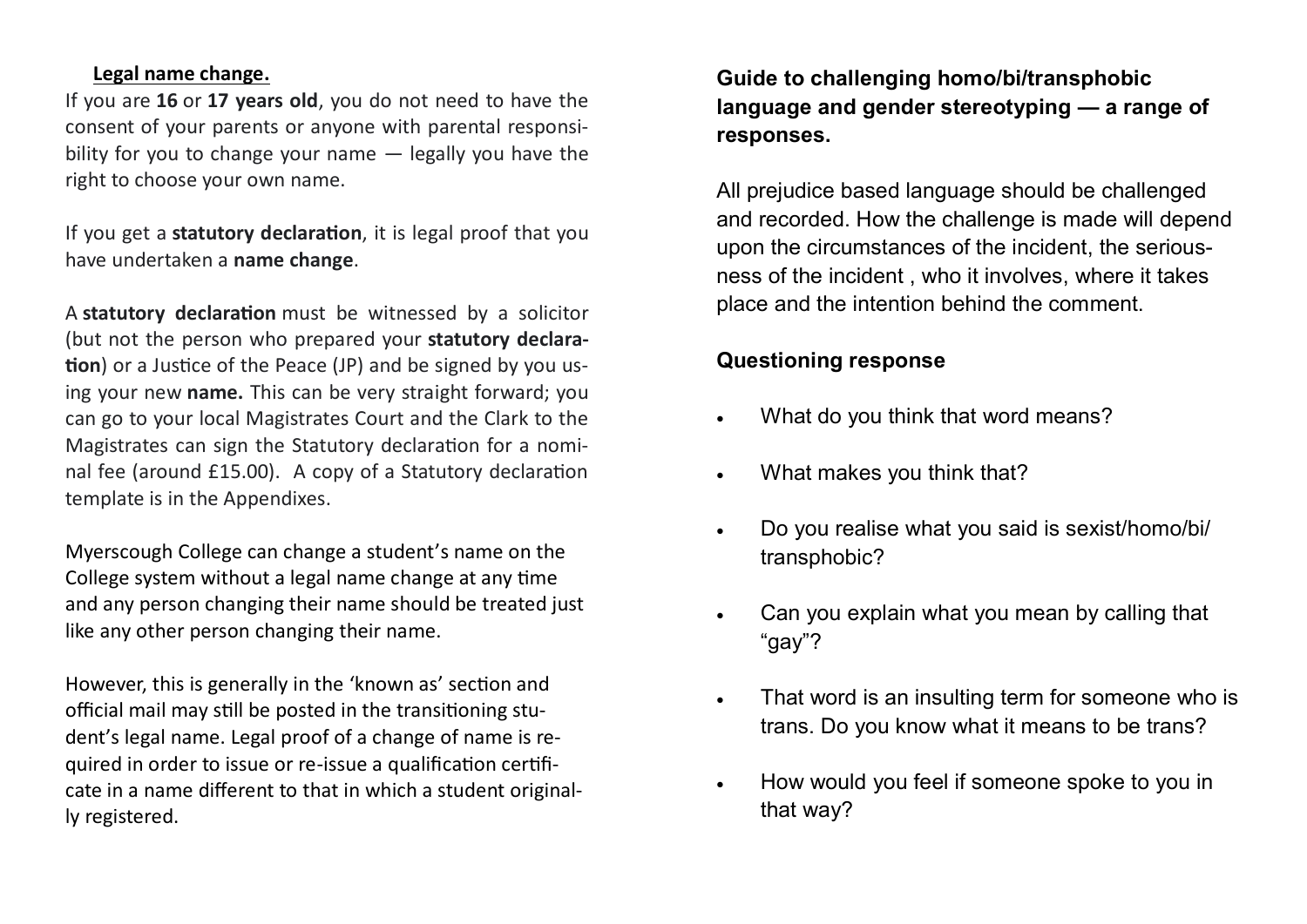# **Guide to challenging homo/bi/transphobic language and gender stereotyping**

**Be aware … many trans people can experience:**

- Lack of understanding from family, friends, teachers and medical professionals
- Rejection by family and friends
- Transphobic comments
- Violent intimidation on the streets and outside their homes
- Being stared at and laughed at when out
- Bullying and name calling



name change and should ensure that their bank details are correct so that payments are not delayed. The Management Information Service team can offer further guidance and support on how to change a name on the College systems. Further information in relation to Awarding Body requirements should be sought from the Quality Team.

Students need to notify Student Finance of their

#### **Confidentiality and information sharing**

All people, adults and young people, have a right to privacy. This includes the right to keep private one's gender identity at College. Information about a pupil's transgender status, legal name, or sex assigned at birth may be confidential information.

Staff should not disclose information that may reveal a student's trans status to others, including parents, carers and other members of College unless legally required to do so or because the young person has agreed for the Information to be shared.

(NHS Live Well 2019)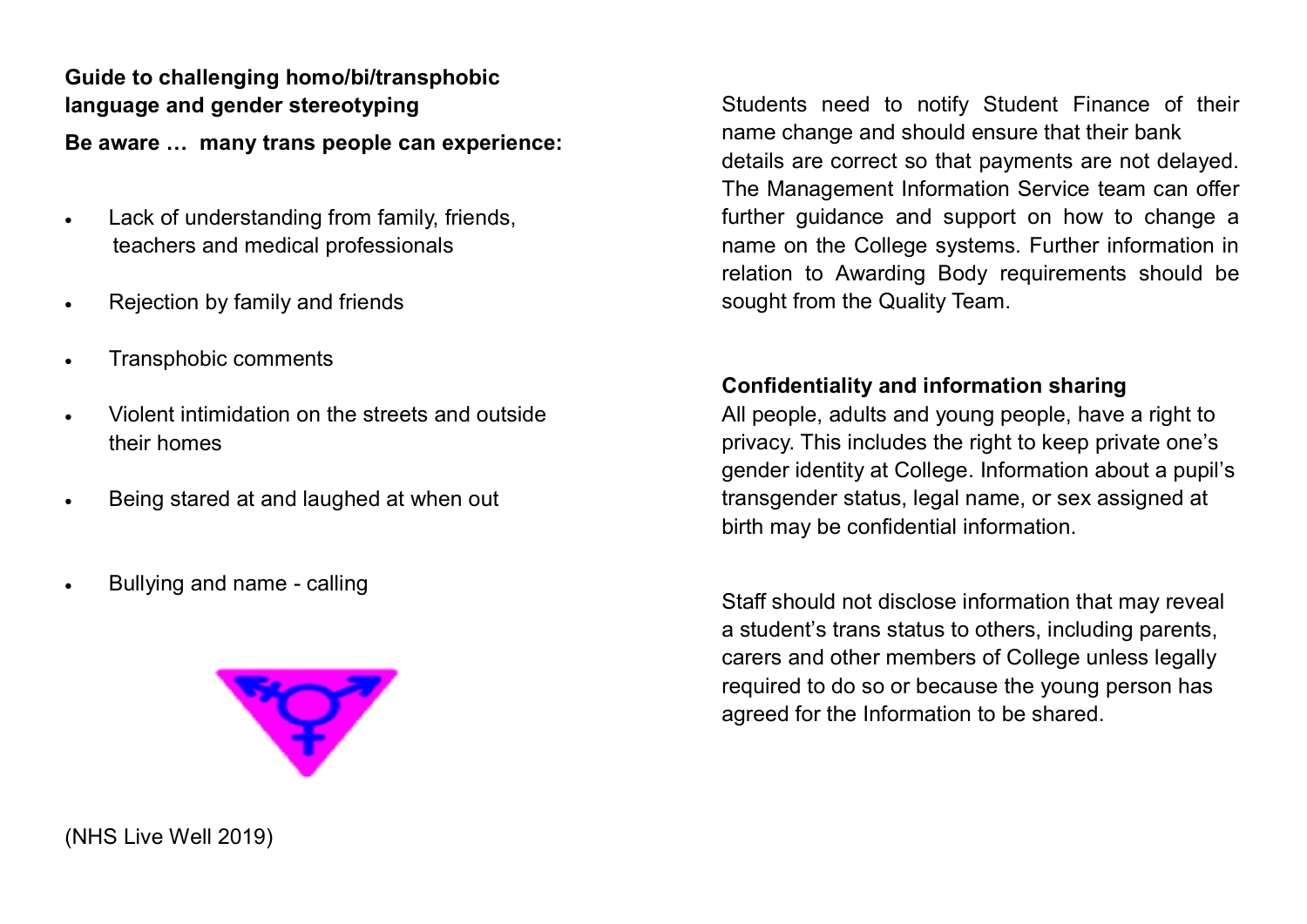#### **Confidentiality and information sharing**

Trans and gender questioning young people have the right to discuss and express their gender identity openly and to decide when, with whom, and how much information to share.

When College contacts the family of a trans or gender questioning student, staff should use the student's legal name and the pronoun matching the student's sex assigned at birth unless the student, parent or carer has stated otherwise.

# **College photos and websites**

It is important to think about College photos and websites to make sure these images do not reveal any confidential information. If images and names are not protected, they may be used later in the trans person's life to "out" them as trans.

College needs to make sure that the student, parents and carers are aware of these risks and consent accordingly.

# **Work Experience**

As stated in the Equality Act 2010 all placements should be aware of their duties and responsibilities. The College and work experience placements have an obligation to keep students safe. With regards to work experience or Apprenticeships the College must complete a suitable assessment on the potential placement to establish if there is any risk (physical or otherwise), taking account of rights of privacy - as a general principle personal information on a young trans person must **not** be shared.

Myerscough College must be sensitive to this in their planning before any young trans person is placed in a business or organisation. Careful discussion about the placement with the student, parents or carers needs to occur as early as possible to find the most suitable way forward to ensure the placement is successful.

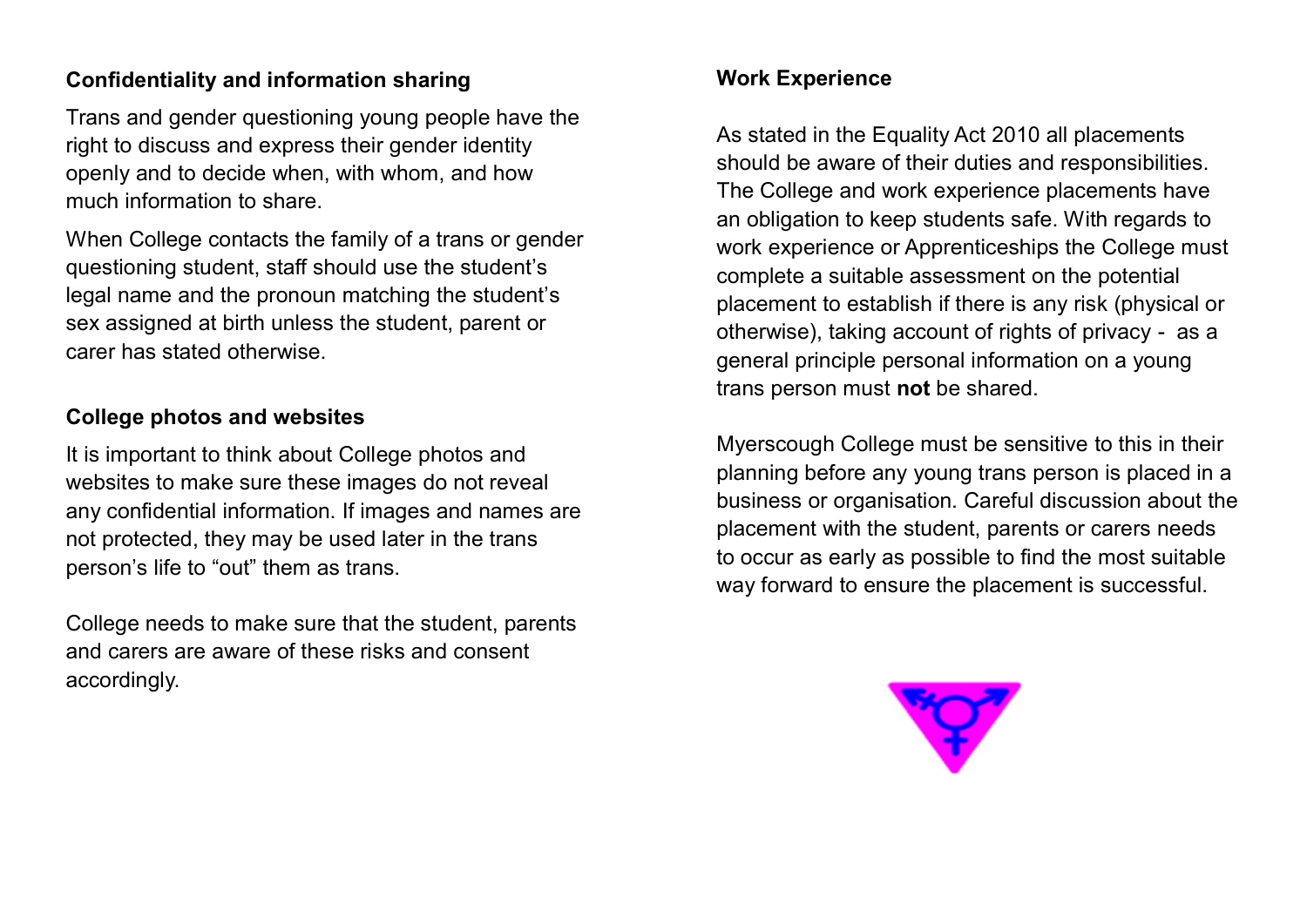# **Exams and exam certificates**

Where possible the College should ensure a strategy is agreed with the student and their parents or carers, then agreed with the various exam boards

**before** starting the process to accredited courses.



# **Working with the parents and carers of trans young people**

College will want to work in close partnership with parents and carers. Many parents and carers of a young person who is trans, non-binary or gender questioning will be supportive of their child at this time; however this is not always the case.

Parents and carers can be referred to local LGBT support groups. See support and referral section at the end of this booklet.

**Confidential** information must **not** be shared even with the parents and carers without the young person's permission unless there are safeguarding reasons for doing this.

Being trans or gender questioning is not a safeguarding concern in itself.